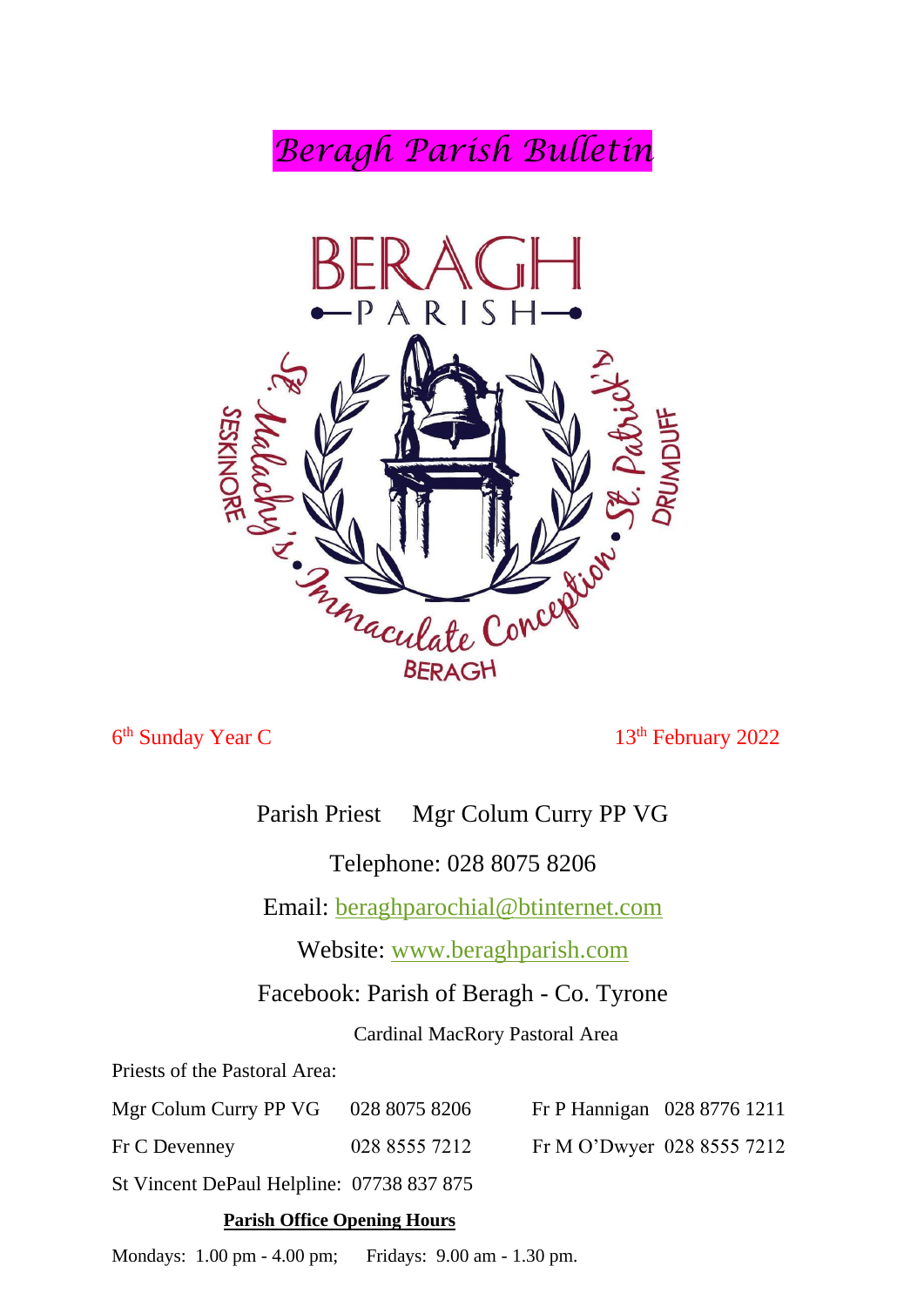6<sup>th</sup> Sunday Year C

13<sup>th</sup> February 2022



# Dear Parishioner and Gentle Reader,

We have often heard the phrase "God's ways are not our ways". Today Jesus places before us stark choices: blessing or curse, happiness or despair.

I have always liked Christy Kenneally's reflection on the Beatitudes because he shows how the challenges, difficult as they are, can become a means of grace.

If you can hold great riches

never letting them hold you;

If you can hear your praises sung

and still give God his due;

If you can help the slow and weak

and raise the one who falls;

and quickly come with helping hand

when anybody calls;

If you can have a heart that's free

from selfishness and sin;

and keep that heart so God's great light

may shine more strongly in.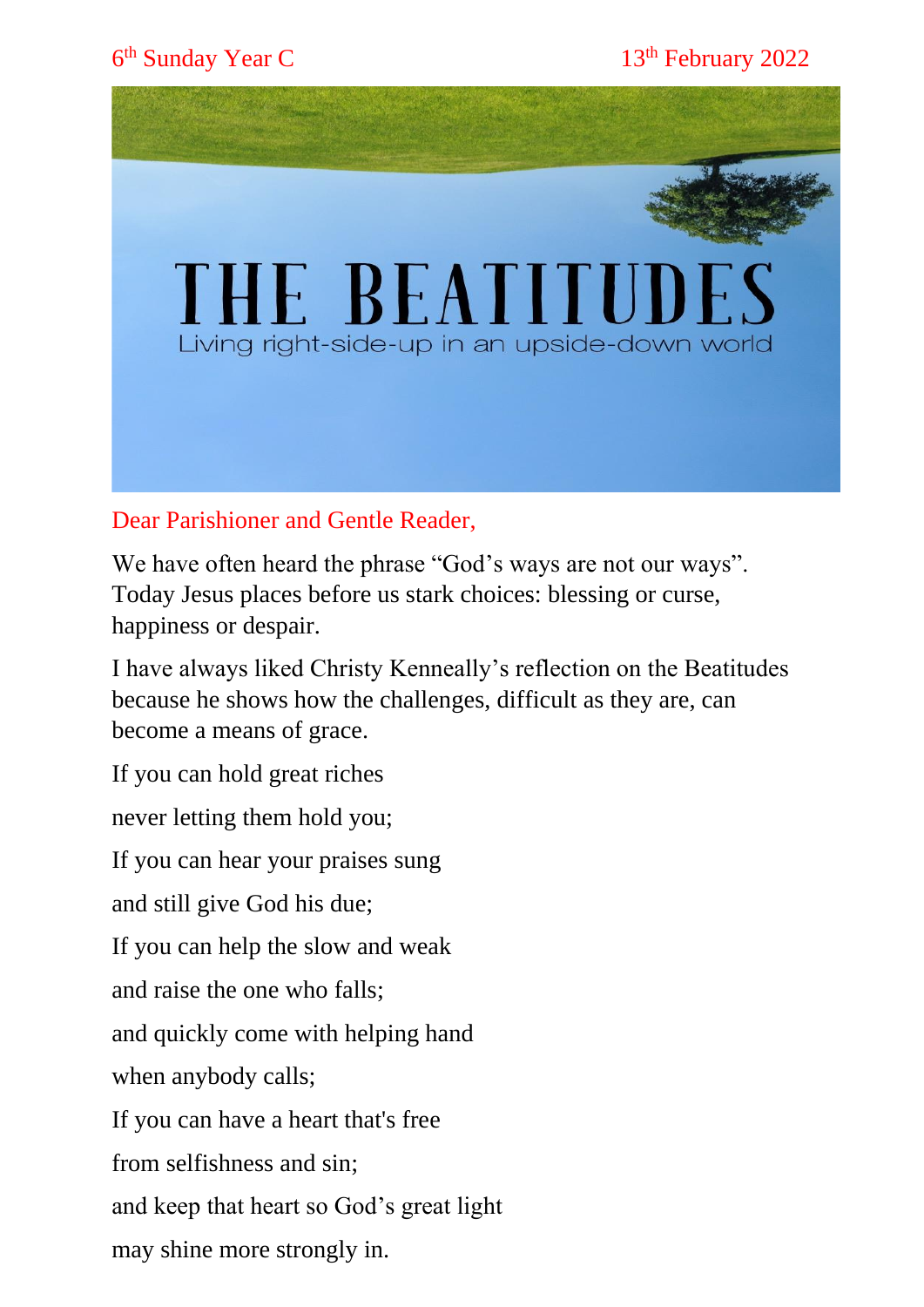If you can give forgiveness to the one who breaks your heart; If you can build a bridge and bring together those apart. If you can say - this thing is wrong or - that is right to do; and stand your ground when others criticise or laugh at you. If you can be a friend to all to all be strong and true; then God who made the world will make his kingdom come in you.

With every blessing, Monsignor Colum.

# **COID-19 Parish Team**

There will be a meeting of the Parish COVID Team this Thursday  $(17<sup>th</sup>$  February) at 7.30 pm to consider the way forward.

# **Sunday Missal**

Because we are still not allowed to distribute parish bulletins in paper form, some people regret not being able to follow the readings and prayers during Sunday Mass. It might be opportune, therefore, to consider purchasing a Roman Missal for the New Year, which would cover the 3-year cycle.

If anyone would like to place an order, please do so by e mail [beraghparochial@btinternet.com](mailto:beraghparochial@btinternet.com) or contact the Parish Office on 02880 758 206.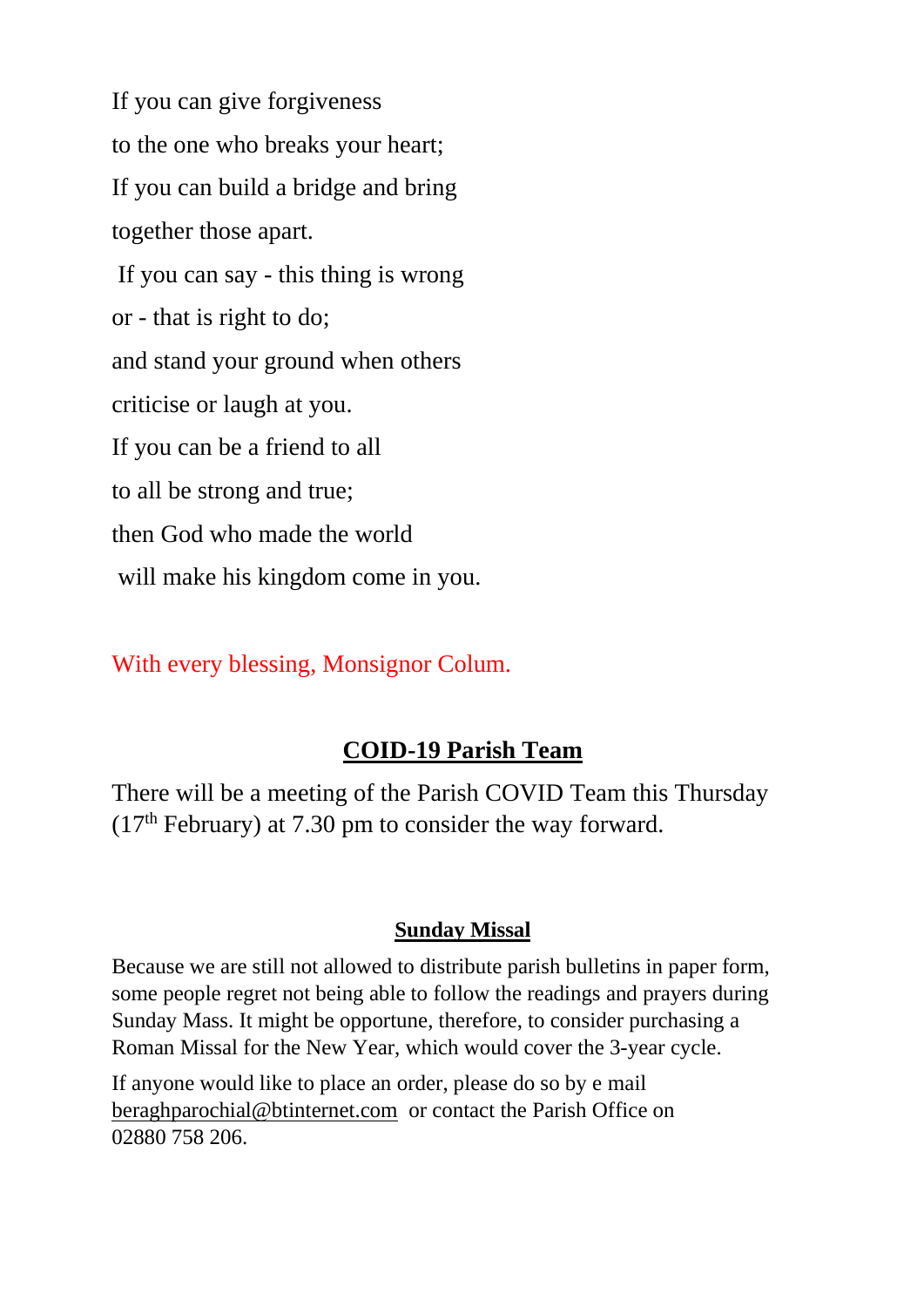## **Important Dates for 2022**

Providing there are no Covid restrictions, it is hoped to celebrate First Holy Communion on Saturday 14th May and Confirmation on Saturday  $11<sup>th</sup>$  June.

## **Covid-19**

While the Executive has decided to ease the restriction of face coverings in places of worship, Church leaders are encouraging people to continue to use them as a precautionary measure against the spread of infection.

## **Summary of Beragh Parish Collections**

| <b>Weekly Envelopes:</b>         | £ 270                    |
|----------------------------------|--------------------------|
|                                  | <b>Other Collections</b> |
| Candles:                         | $£$ 90                   |
| <b>Sick and Retired Priests:</b> | £ $25$                   |
| <b>Building Fund:</b>            | £ 150                    |
| Priest's Dues:                   | £1,015                   |
| <b>Total:</b>                    | £1,550                   |

Amount received by Standing Order Payments during the month of January was **£2,491.67.**

## **Parish Envelopes**

To make it easier for Parishioners, Counters and Admin - if you are returning envelopes for past weeks/months, please put your total contribution in one envelope. Envelopes are always counted and recorded against the date for which they are received.

## **Congratulations**

We welcome into our Community, through the Sacrament of Baptism, *Maddie-Mae Donaghy.*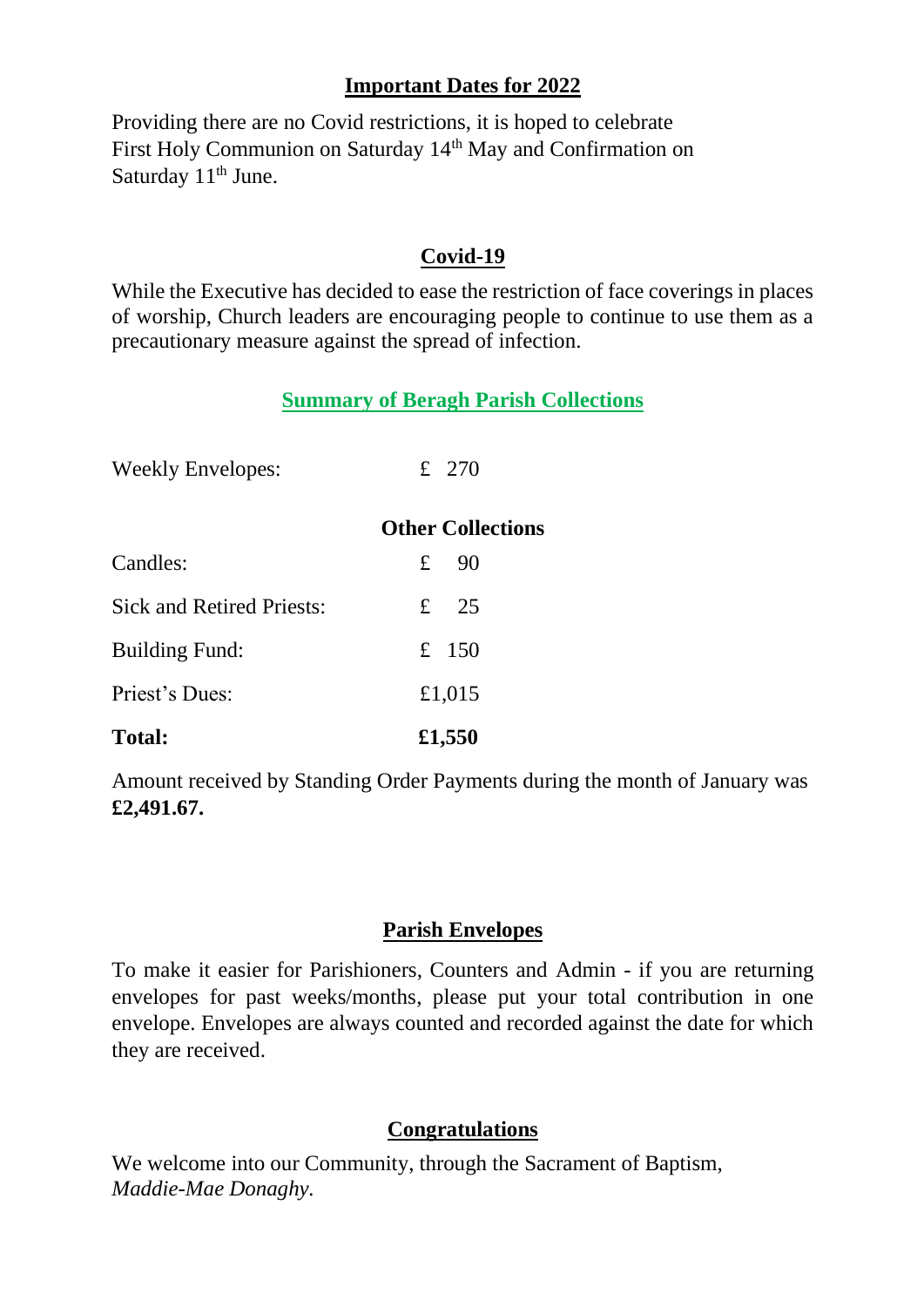**Grant them Eternal Rest, O Lord**

All names on the Parish Dead List

| <b>Recently Deceased:</b> | Dolores McAtasney; Felix McNally; |
|---------------------------|-----------------------------------|
|                           | Frances McGinley.                 |

#### **Church of Immaculate Conception, Beragh**

| <b>Sunday 13th February</b> 9.00 am Mass for the People.      |                    |                                                                              |
|---------------------------------------------------------------|--------------------|------------------------------------------------------------------------------|
|                                                               | $11.30 \text{ am}$ | Private Intention.                                                           |
| Tuesday 15 <sup>th</sup> February 9.00 am Private Intention.  |                    |                                                                              |
| Thursday 17 <sup>th</sup> February 9.00 am Private Intention. |                    |                                                                              |
| Friday $18th$ February 7.30 pm                                |                    | Private Intention.                                                           |
| Saturday 19 <sup>th</sup> February 10.00 am                   |                    | May Gordon and deceased<br>Members of the Gordon Family<br>and James McHugh. |
| Sunday 20 <sup>th</sup> February                              | $9.00 \text{ am}$  | Mass for the People.                                                         |
|                                                               | $11.30 \text{ am}$ | Teresa Donnelly.                                                             |

#### **Church of St Patrick, Drumduff**

**Wednesday 16th February 9.00 am** Private Intention.

#### **Church of St Malachy, Seskinore**

**Monday 14th February 7.30 pm** Private Intention.

#### **Oratory, Sixmilecross**

The Rosary and Masses from the Oratory are available on You Tube. Search for "sixmilecross oratory youtube".

#### **Defibrillator**

The Defibrillator has now been installed at the Church of the Immaculate Conception, Beragh.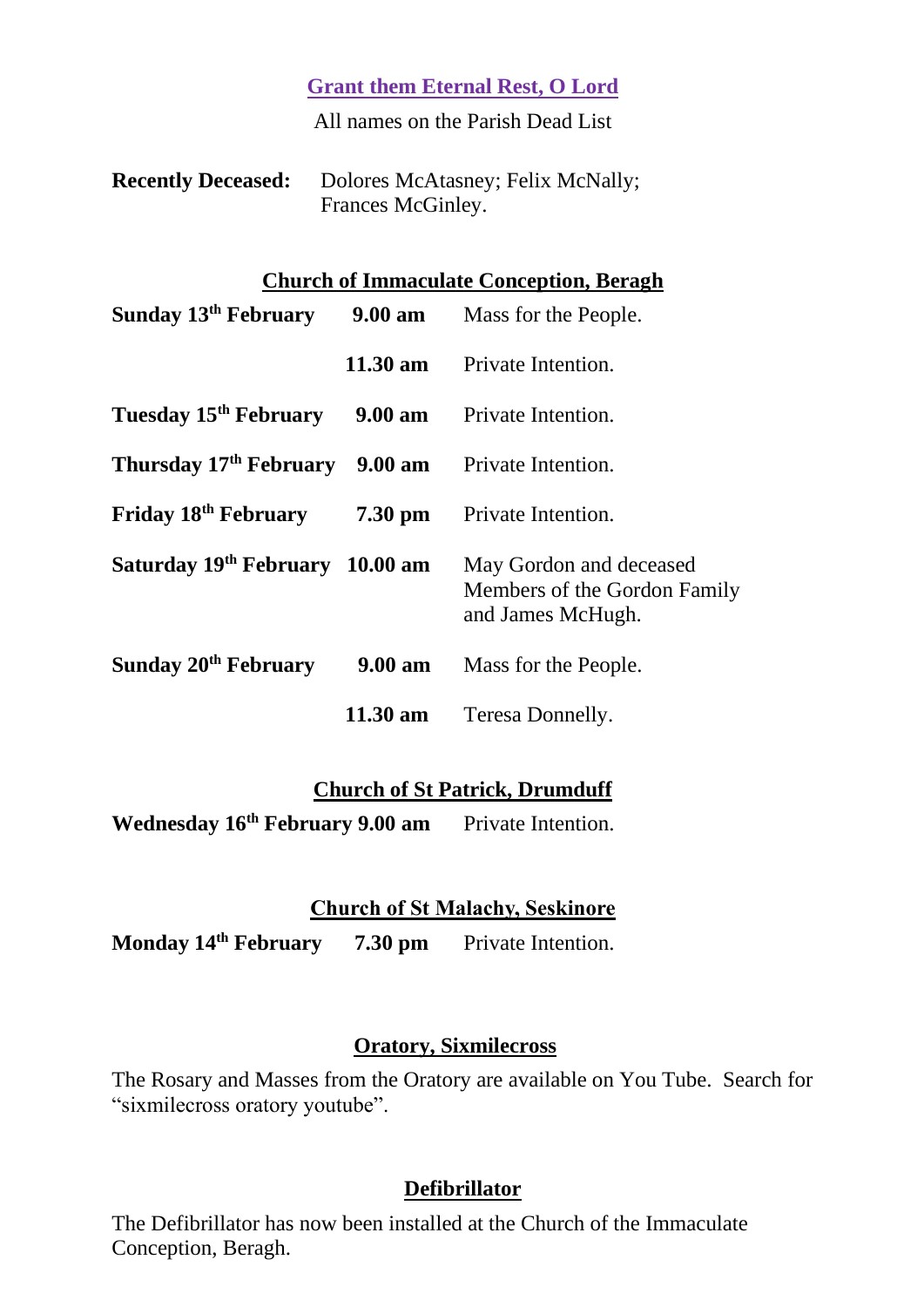# **Beragh Red Knights GAA**

Last week's lotto numbers were 10, 12, 13, 22 and 24. No jackpot winner this week but the £50 share went to Cathaoir Boyle. Next week's jackpot is £13,400 and tickets can be bought online on Klubfunder https://www.klubfunder.com/Clubs/Beragh Red Knights GAA or at local shops.

After a number of years without - the Beragh 5 is scheduled for Saturday 16<sup>th</sup> April 2022 at 11.00 am. Due to the pandemic, the 5 mile road race and 5 k walk/run has not taken place since 2019. The Club would like to invite all who would like to participate. Follow our Club social media pages to keep up to date.

Our Club's five week walking challenge continues and in order to complete it, our Club must walk 400km - so every step counts. If you are getting steps in and haven't registered, check out our Facebook page for more information.

It is that time of the year again, where Club Membership is due. The Club would like to encourage as many as possible to do it online, by simply following this link,

[https://www.klubfunder.com/Clubs/Beragh%20Red%Knights%20GAA/Member](https://www.klubfunder.com/Clubs/Beragh%20Red%25Knights%20GAA/Membership#MembershipOptions) [ship#MembershipOptions.](https://www.klubfunder.com/Clubs/Beragh%20Red%25Knights%20GAA/Membership#MembershipOptions)

Thanks to all in advance.

# **Radio Maria**

Thank God and sincere thanks also to our many listeners and supporters as RADIO MARIA IRELAND continues to grow. As an Irish run Catholic Talk Radio Station we enjoy commercial free broadcasting. We offer Prayer, Catechesis, Uplifting Music, Talks, Interviews and Testimonies. So do join our growing faith family. Here is how you can listen:

- 1 Via Digital TV Saorview 210.
- 2 Download our **free** App "Radio Maria Ireland".
- 3 Streaming on our website [www.maria.ie](http://www.maria.ie/)
- 4 Via our "Listen Live Radio" link on our Facebook page.
- 5 Via phone get live radio feed by calling 353 (0) 14373277 (no extra charges apply).

Why not drop a line to our Priest Director, Fr Eamonn McCarthy, at Maria Ireland, St Anthony's Business Park, Ballymount Road, Dublin 22.